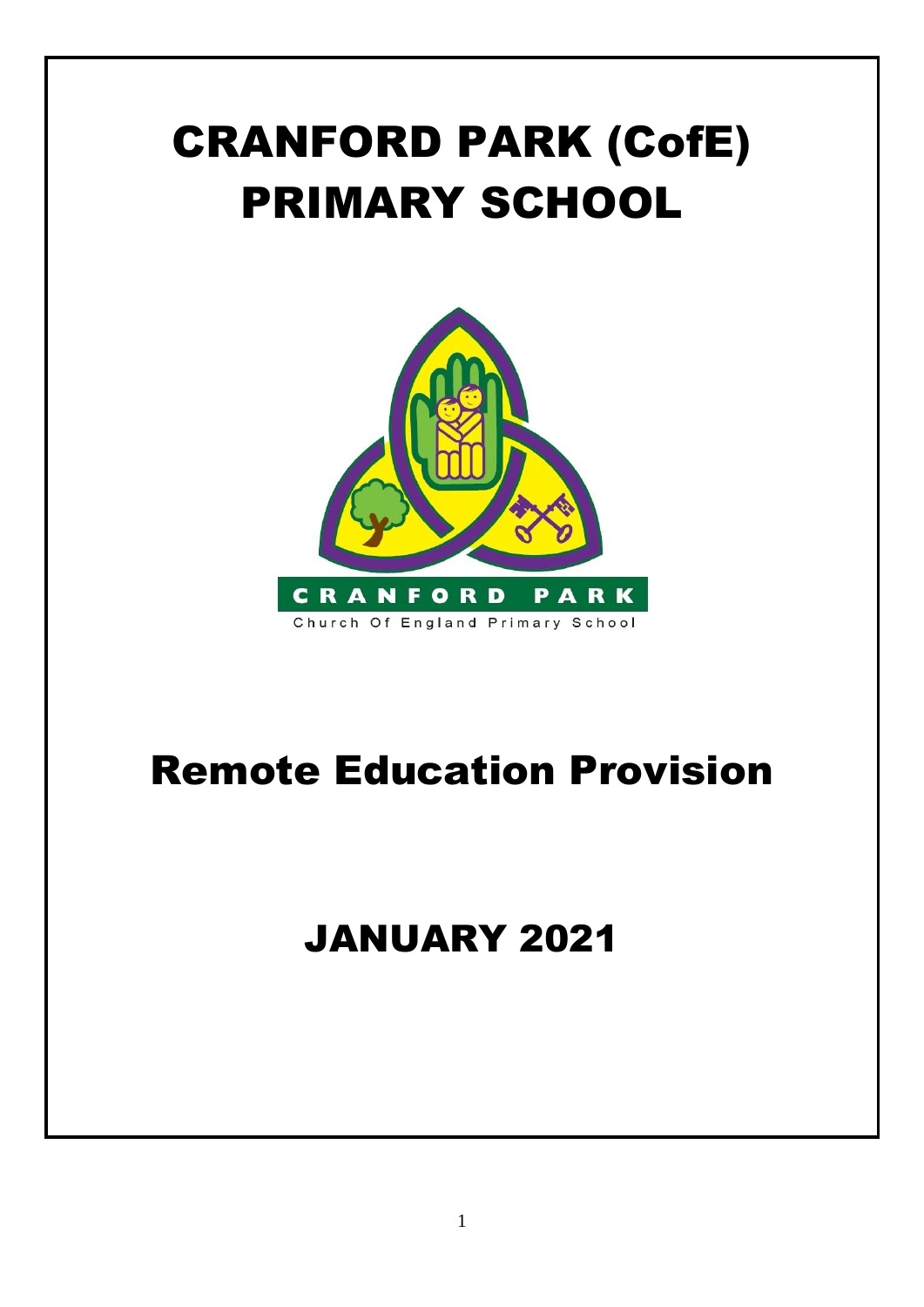#### **CRANFORD PARK (CofE) PRIMARY SCHOOL REMOTE EDUCATION PROVISION**

#### **RATIONALE**

This information is intended to provide clarity and transparency to pupils and Parents/carers about what to expect from remote education at Cranford Park Primary School where national or local restrictions require entire cohorts (or bubbles) to remain at home.

#### **THE REMOTE CURRICULUM: WHAT IS TAUGHT TO PUPILS AT HOME**

A pupil's first day or two of being educated remotely might look different from our standard approach while we take all necessary actions to prepare for a longer period of remote teaching.

#### ➢ **What should my child expect from immediate remote education in the first day or two of pupils being sent home?**

Access to remote learning will be immediately available via Tapestry (Years R,1 and 2) and ClassDojo (Years 3,4,5 and 6), our remote learning platforms. **Parents can contact the school via 01252870536** or on [adminoffice@cranfordpark.hants.sch.uk](mailto:adminoffice@cranfordpark.hants.sch.uk) if at any time access is not possible. In the event of an individual or family selfisolating, remote learning will be made available from the first day as soon as the class teacher(s) have been made aware. All remote learning will be uploaded by 9am on the day that it is due to be completed.

#### ➢ **Following the first few days of remote education, will my child be taught broadly the same curriculum as they would if they were in school?**

We aim to teach the same curriculum objectives remotely as we do in school however, the activities set may vary depending on access to resources and suitability for distance learning. These decisions will be made by individual class teachers in liaison with Key Stage leaders, subject leaders and/or SLT. As a school we have made adaptations in PE, Music, French, Science and DT due to the nature of these lessons, how they are usually delivered and the heavy reliance on specific subject related resources.

In the event that Cranford Park Primary School is closed to all but those from Critical Worker families and Vulnerable children as a result of a national or local lockdown, we will deliver the curriculum through a combination of live lessons (via Zoom (Years R,1,2,and 3) and Teams (Years 4,5 and 6) and videos and activities uploaded to our learning platforms (Tapestry in Years R, 1 and 2) and Class Dojo (Years 3,4,5 and 6)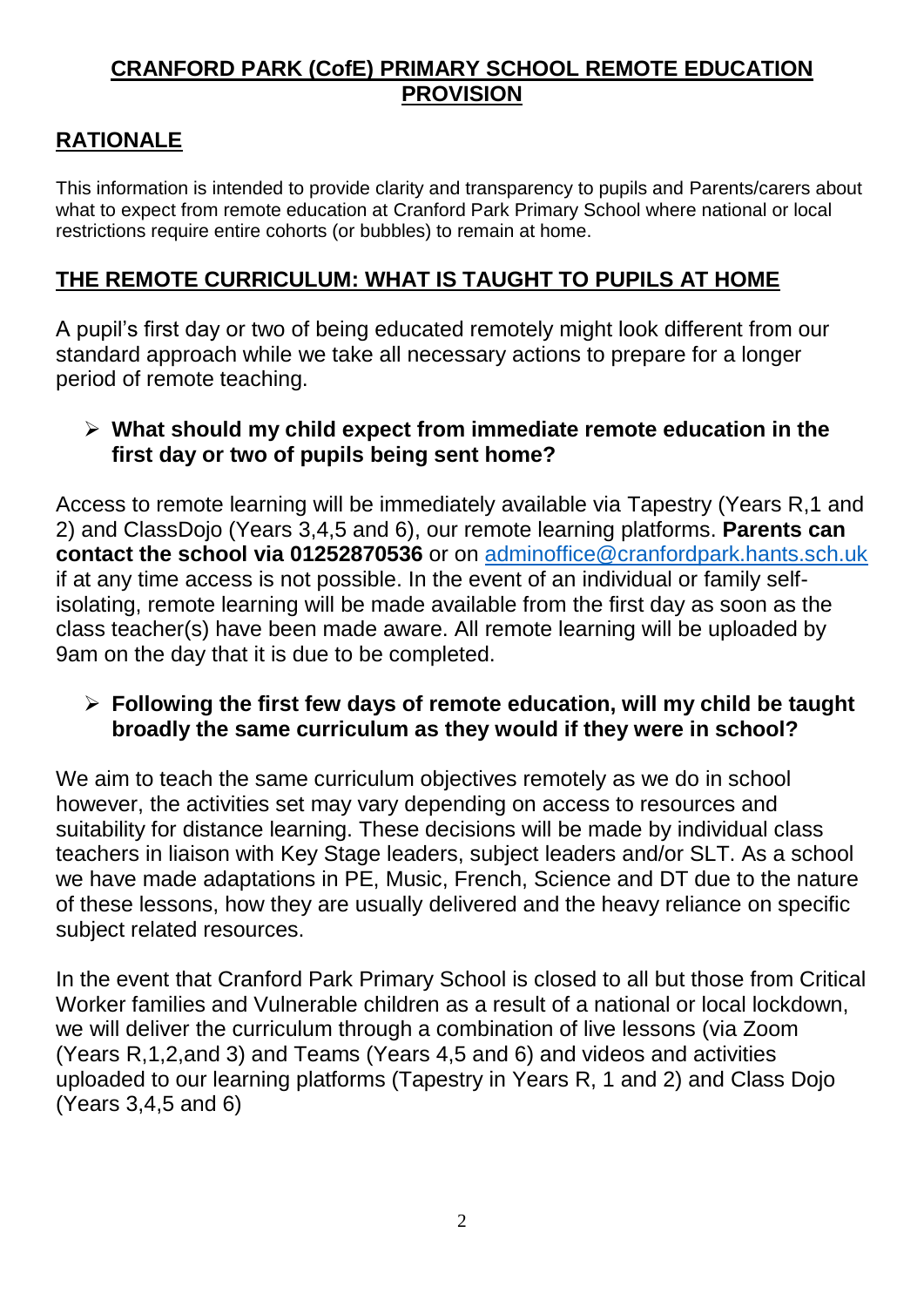#### **REMOTE TEACHING AND STUDY TIME EACH DAY**

#### ➢ **How long can I expect work set by the school to take my child each day?**

We expect that remote education (including remote teaching and independent work) will take pupils broadly the following number of hours each day.

**Key Stage One -** 3 hours minimum

**Key Stage Two -** 4 hours minimum

#### **ACCESSING REMOTE EDUCATION**

#### ➢ **How will my child access any online remote education you are providing?**

The online tools we will be using, either for delivery or for assessment are:

Tapestry (EY and KS1) – Teachers will upload all learning tasks for parents to access, complete with their child and submit back to the teacher for feedback.

Class Dojo (KS2) - Teachers will upload all learning tasks for children to access, complete and submit back to the teacher for feedback.

Microsoft Teams – Daily Maths and English lessons, and weekly lessons for other subjects, will be delivered via Teams in years 4, 5 and 6. Independent tasks to follow this input will be introduced during the lesson with resources available through Class Dojo.

Zoom - Daily Maths and English lessons, and weekly lessons for other subjects, will be delivered via Zoom in year 3. Independent tasks to follow this input will be introduced during the lesson with resources available through Class Dojo.

Phonics, story time and PSHE and/or listening activities will be delivered daily 3 times a day in Years R, 1 and 2. Video lessons and follow up activities will be posted daily on Tapestry.

#### ➢ **If my child does not have digital or online access at home, how will you support them to access remote education?**

We recognise that some pupils may not have suitable online access at home. We take the following approaches to support those pupils to access remote education: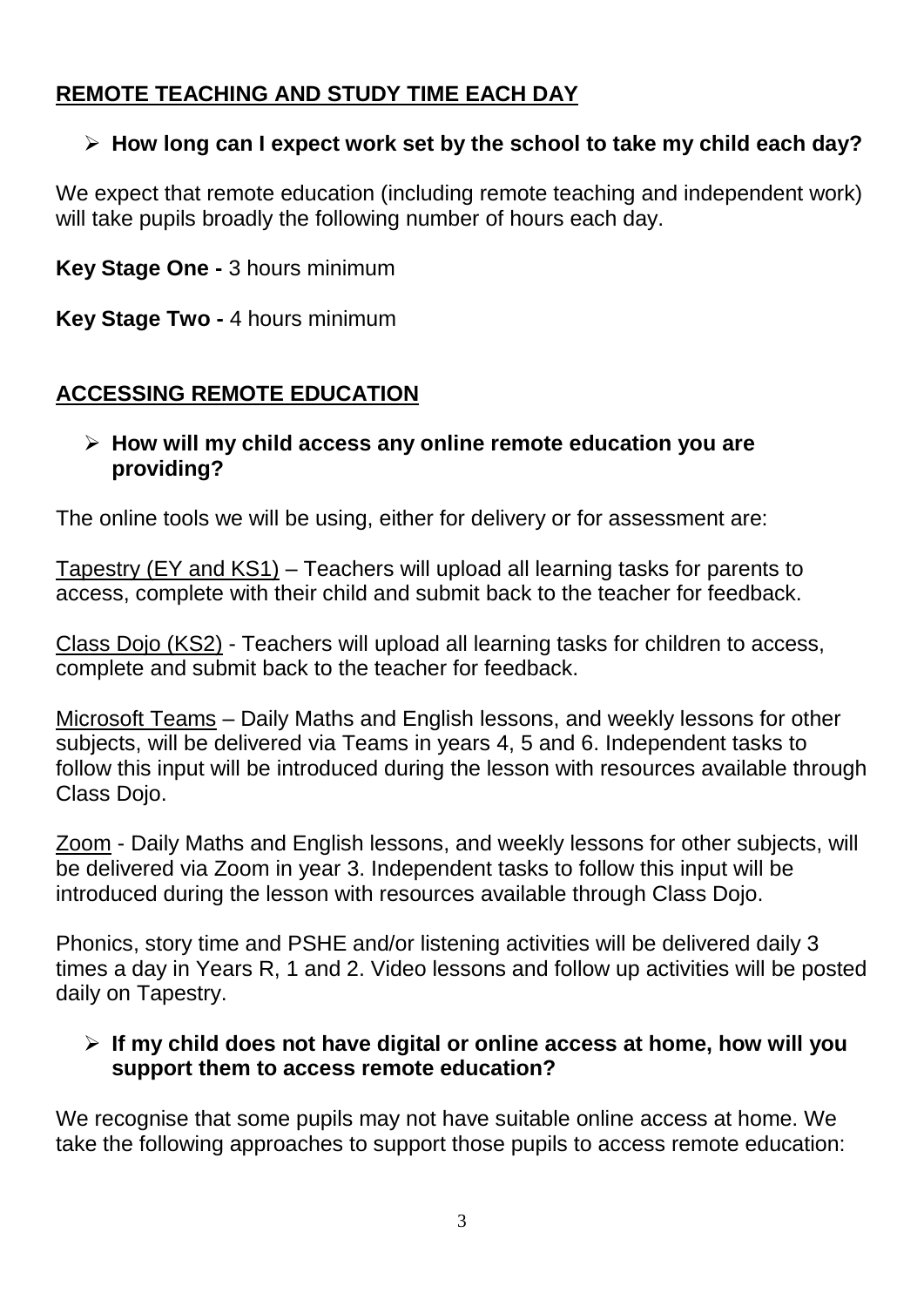- 1. Discussions with Parents to review available devices and access to the internet
- 2. Loaned provision of laptops to support where no device is available
- 3. Provision of hard copy resources if total access by any of the above is not available. These will be available for collection from school, delivered to the home or posted as appropriate.
- 4. Where work cannot be submitted on line, Parents can deliver or post printed work to school.

**School can be contacted by telephone on: 01252 870536** should they have any difficulties with access.

#### ➢ **How will my child be taught remotely?**

All children at Cranford Park Primary School will be taught remotely via Tapestry, Class Dojo, Microsoft Teams or Zoom in the event of a national or local lockdown. We use a combination of the following approaches to teach pupils remotely:

- *1.* 3 daily live teaching sessions for English, Maths and one other subject (Years 3 – 6). 3 daily live sessions for Phonics, Number, PSHE, Listening skills and/or Story Time (Years R, 1 and 2) *(See Live Lesson Timetable in Appendix A)*
- 2. Some pre-recorded teaching video sessions where appropriate
- 3. Reading books pupils have at home and provision for online reading materials through Bug Club and the School Library Service e-Platform.
- 4. Commercially available websites to support the teaching of specific subjects or areas, including video clips or interactive games. E.g. Oak Academy and White Rose
- 5. Long-term project work and/or internet research activities.
- 6. Access to school subscriptions to support continued fluency and development of basic skills (TTRockstars, Numbots, and Odizzi).

#### **ENGAGEMENT AND FEEDBACK**

➢ **What are your expectations for my child's engagement and the support that we as Parents and carers should provide at home?**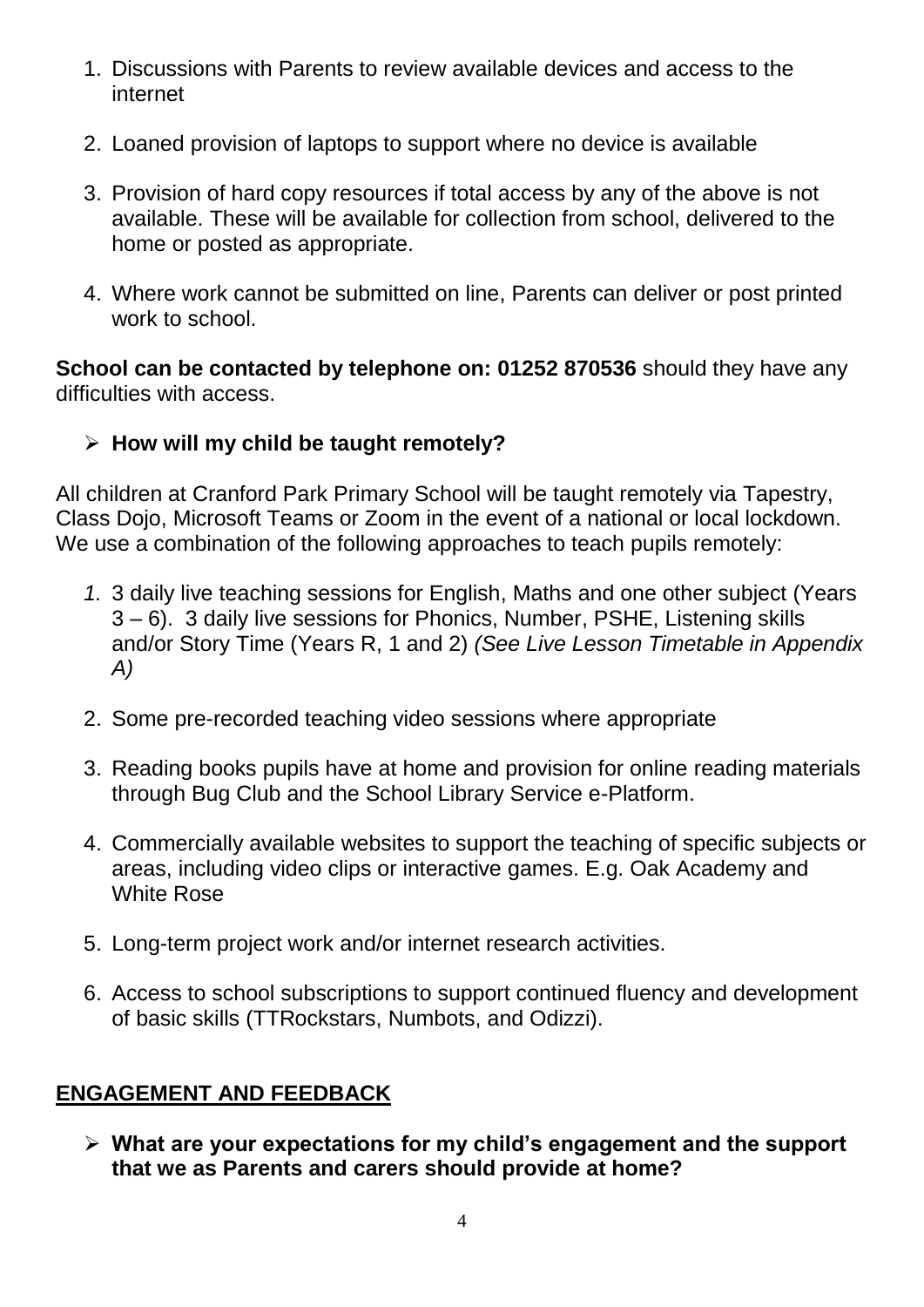At Cranford Park we expect that:

- Pupils will engage every day with the remote education opportunities provided by the school by completing, uploading and submitting work on Tapestry or ClassDojo each day. All work submitted should be completed to the highest quality and meeting the expectations that teachers would have within the classroom.
- Pupils will attend daily live lessons provided by their Class Teacher(s) (unless other arrangements have been made with the school via the class teacher in liaison with the HT and SLT).
- Parents will support their child by setting a daily routine to support their child's remote learning and support the child in completing learning tasks that have been set. Alongside this, Parents will continue to support their child's learning by reading every day and practising core skills such as spelling, handwriting, phonics, number fluency and times tables.
- Parents will support their child in uploading their completed work on a daily basis.

#### ➢ **How will you check whether my child is engaging with their work and how will I be informed if there are concerns?**

Teachers will check children's work on Tapestry and ClassDojo and provide acknowledgement and/or feedback on the work that has been uploaded.

Teachers will take a register at the beginning of each live lesson to ascertain those children who are in attendance.

If there is a concern in respect of pupil engagement with either Tapestry/ClassDojo or live lessons, teachers or a member of the SLT will contact Parents by message, email or telephone to discuss how best to support further engagement.

#### ➢ **How will you assess my child's work and progress?**

Feedback can take many forms and may not always mean extensive written comments for individual children. For example, whole class feedback or quizzes which have been marked independently with access to an answer sheet, are also valid and effective methods. Our approach to feedback on pupils' work is as follows:

- Written responses to uploaded work on Tapestry /ClassDojo
- 'Like' acknowledgment for some pieces of work
- Verbal feedback during live lessons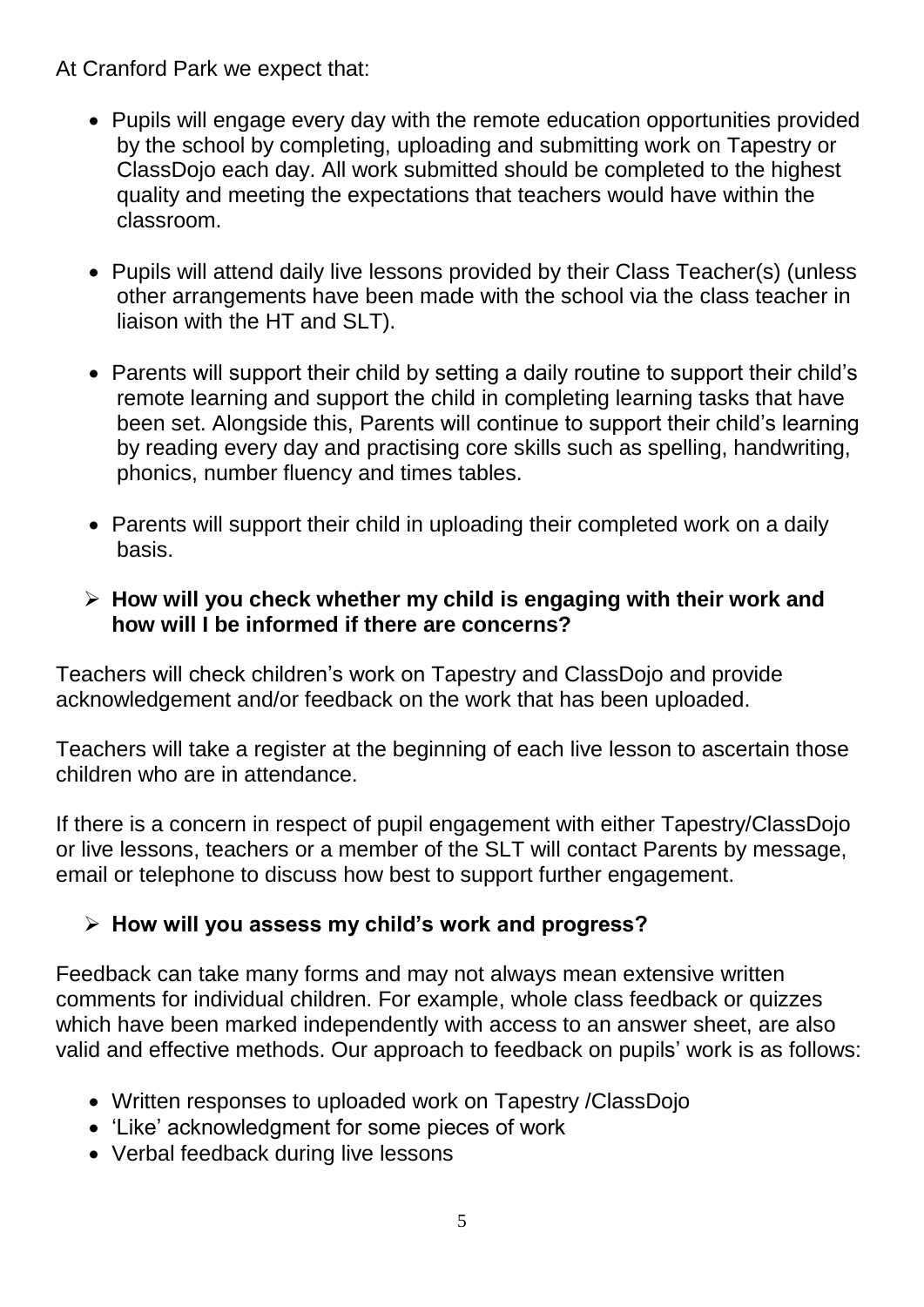• Some 1:1 feedback for pupils with individual needs as they arise in each live teaching session

Pupils will receive daily feedback on their work using a variety of the feedback approaches listed above.

#### **ADDITIONAL SUPPORT FOR PUPILS WITH PARTICULAR NEEDS**

#### ➢ **How will you work with me to help my child who needs additional support from adults at home to access remote education?**

We recognise that some pupils, for example some pupils with special educational needs and disabilities (SEND), may not be able to access remote education without support from adults at home. We acknowledge the difficulties this may place on families and we will work with Parents and Carers to support those pupils in the following ways:

- For pupils in Reception and Key Stage One online teaching will be provided in shorter sessions e.g. 10-15 minutes.
- Lesson content and activities will be appropriate and relevant for the age and abilities of the children within the class.
- Individual 1:1 or small group sessions will be timetabled for identified pupils who have particular needs i.e. SEND or Vulnerable pupils working from home.
- For EY and KS1 pupils teaching sessions may be in the form of a prerecording made by the Class Teacher.
- Audio guidance may be provided alongside learning uploaded onto Tapestry and ClassDojo to ensure children are provided with additional explanations for the task.

#### ➢ **How will you work with me to help my child who needs additional challenge from adults at home whilst accessing remote education?**

At Cranford Park, we recognise that there may be pupils whose performance or potential is significantly greater than that of their peers. Class Teachers will endeavour to ensure these pupils can be appropriately and effectively provided for through the remote teaching and learning programmes. We will work with Parents and carers to support those pupils in the following ways:

• Broaden and Deepen tasks assigned for all children in English and Maths and available via Tapestry/ClassDojo.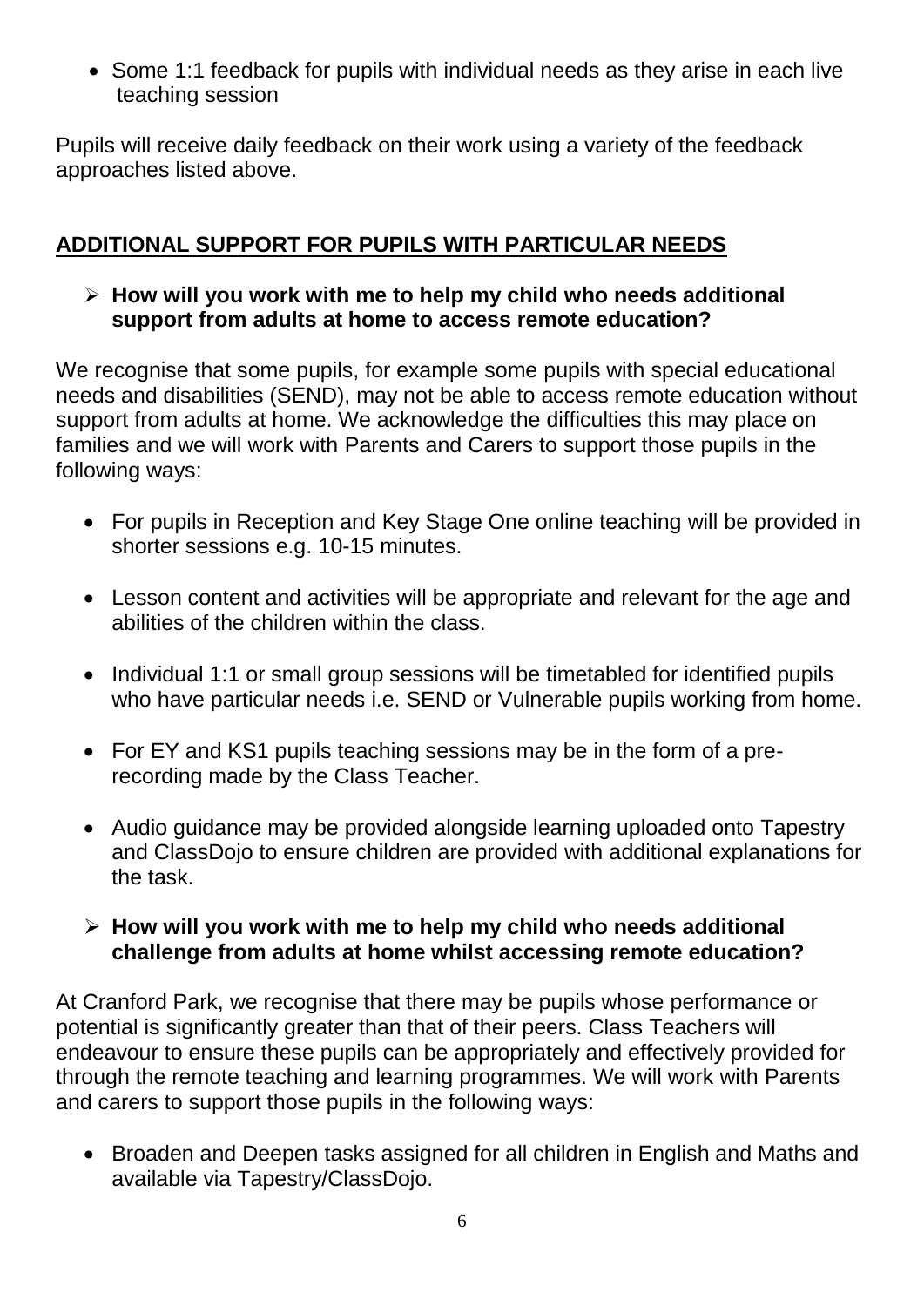- Teachers will adapt and target questioning during live lessons to stretch and challenge the thoughts and contributions of these identified children.
- These children may be invited to attend small group sessions where class teacher(s) have identified them to have a higher starting point or be excelling with the core learning task set
- Red, Amber and Green Tasks with differing levels of challenge will be set for maths and English in Years 1 - 6
- Online feedback may extend the pupil's thinking further, if appropriate.

#### **REMOTE EDUCATION FOR SELF ISOLATING PUPILS**

Where individual pupils need to self-isolate but the majority of their peer group remains in school, how remote education is provided will likely differ from the approach for whole groups. This is due to the challenges of teaching pupils both at home and in school.

#### ➢ **If my child is not in school because they are self-isolating, how will their remote education differ from the approaches described above?**

Pupils who are self-isolating will be expected to access the online teaching sessions in the same way if their parent/carers are able to support them i.e. are well enough to do so.

If pupils are unwell they will not be expected to access online learning.

If Parents or carers are unwell pupils may be able to complete small amounts of online learning or activities on Tapestry/ClassDojo. In these cases Teachers will discuss individually what is possible and adjust learning provision to meet individual needs accordingly.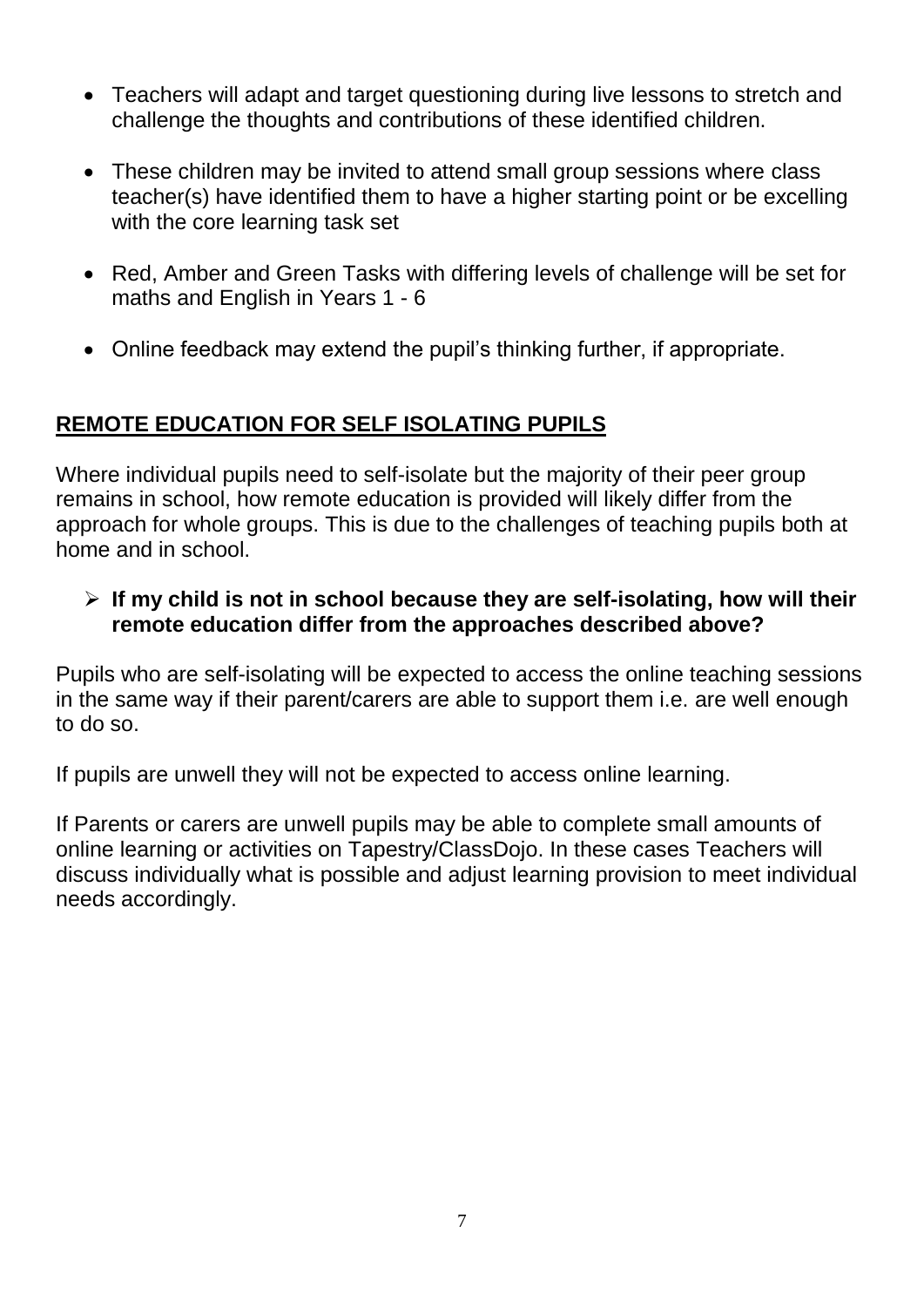### **APPENDIX A – Live Lesson Timetable**

### **Remote teaching timetable**

|                   | 9-9.30                                                                                                                                                              |                                  |                                                                                 | $10.00 -$<br>$9.30 - 10.00$<br>10.30 |                                 | $10.30 -$<br>11.00 |                                               | 11.00-11.30                                                                              |                                                  | $11.30 -$<br>12.00                                          |                                                              | $1 - 1.30$ |                                                                                | 1.30-2.00                                     | 2.00-2.30                                                    |                                    | $2.30 - 3.00$ |  |
|-------------------|---------------------------------------------------------------------------------------------------------------------------------------------------------------------|----------------------------------|---------------------------------------------------------------------------------|--------------------------------------|---------------------------------|--------------------|-----------------------------------------------|------------------------------------------------------------------------------------------|--------------------------------------------------|-------------------------------------------------------------|--------------------------------------------------------------|------------|--------------------------------------------------------------------------------|-----------------------------------------------|--------------------------------------------------------------|------------------------------------|---------------|--|
| Year R            |                                                                                                                                                                     | Zoom<br>live<br>phonics<br>input |                                                                                 | Follow up tasks set on Tapestry      |                                 |                    |                                               |                                                                                          | Zoom<br>story<br>time                            | Follow up<br>tasks set on<br>Tapestry                       |                                                              |            | Zoom live<br>$input -$<br>Communic<br>ation and<br>language<br>/active<br>qame | Follow up tasks set on<br>Tapestry            |                                                              |                                    |               |  |
| Year 1            | Maths and English<br>tasks set on tapestry<br>with teaching input on<br>powerpoint                                                                                  |                                  | Zoom<br>live<br>input                                                           | Follow up tasks set on Tapestry      |                                 |                    |                                               | Maths and<br>English tasks<br>set on tapestry<br>with teaching<br>input on<br>powerpoint |                                                  | Zoom<br>live<br>$input -$<br>phonics<br>session             |                                                              |            | Topic related work<br>Zoom live<br>set on tapestry via<br>input<br>Powerpoint  |                                               | Tapestry                                                     | Follow up tasks set on             |               |  |
| Year <sub>2</sub> | Zoom<br>live input                                                                                                                                                  | Follow up tasks set on Tapestry  |                                                                                 |                                      |                                 |                    |                                               | Zoom live<br>input                                                                       | phonics/spelling                                 |                                                             | Follow up tasks set<br>on Tapestry                           |            | Follow up tasks set on Tapestry<br>Zoom<br>live<br>input                       |                                               |                                                              |                                    |               |  |
| Year 1            |                                                                                                                                                                     |                                  | Zoom<br>live<br>input                                                           |                                      | Follow up tasks set on Tapestry |                    |                                               |                                                                                          | Tasks set on<br>Tapestry                         |                                                             | Zoom<br>live<br>input                                        |            |                                                                                |                                               | Zoom live<br>input                                           | Follow up tasks set on<br>Tapestry |               |  |
| Year <sub>2</sub> | Zoom<br>live input                                                                                                                                                  | Follow up tasks set on Tapestry  |                                                                                 |                                      |                                 |                    |                                               |                                                                                          |                                                  | Zoom<br>Follow up tasks set on<br>live<br>Tapestry<br>input |                                                              |            | Zoom<br>live<br>input                                                          | Follow up tasks set on Tapestry               |                                                              |                                    |               |  |
| Year <sub>3</sub> | Spelling/ practice<br>revision, spelling<br>strategy suggestion<br>set on Dojo. New<br>list of spellings set<br>on Monday and<br>tested on Friday via<br>Zoom call. |                                  | Zoom live<br>Maths tasks<br>maths lesson<br>$-$ teacher<br>available on<br>Dojo |                                      |                                 | <b>Break</b>       |                                               | Zoom live<br>English<br>lesson                                                           |                                                  | English tasks<br>$-$ teacher<br>available on<br>Dojo        |                                                              |            |                                                                                | Zoom live<br>foundatio<br>n subject<br>lesson | Follow up foundation<br>tasks - teacher available<br>on Dojo |                                    |               |  |
| Year 4            | <b>Teams live English</b><br>lesson                                                                                                                                 |                                  | English tasks<br>$-$ teacher<br>available on<br>Dojo                            |                                      | <b>Break</b>                    |                    | <b>Teams live</b><br><b>Maths lesson</b>      |                                                                                          | Maths tasks<br>- teacher<br>available on<br>Dojo |                                                             | *Guided<br>reading and<br>arithmetic<br>tasks set on<br>Dojo |            | <b>Teams live</b><br>lesson                                                    |                                               | Follow up tasks -<br>teacher available on<br>Dojo            |                                    |               |  |
| Year <sub>5</sub> | <b>Teams live maths</b><br>lesson                                                                                                                                   |                                  | Maths tasks<br>$-$ teacher<br>available on                                      |                                      | <b>Break</b>                    |                    | <b>Teams live</b><br><b>English</b><br>lesson |                                                                                          | English tasks<br>- teacher<br>available on       |                                                             | *Guided<br>reading and<br>arithmetic                         |            | <b>Teams live</b><br>lesson                                                    |                                               | Follow up tasks -<br>teacher available on<br>Dojo            |                                    |               |  |